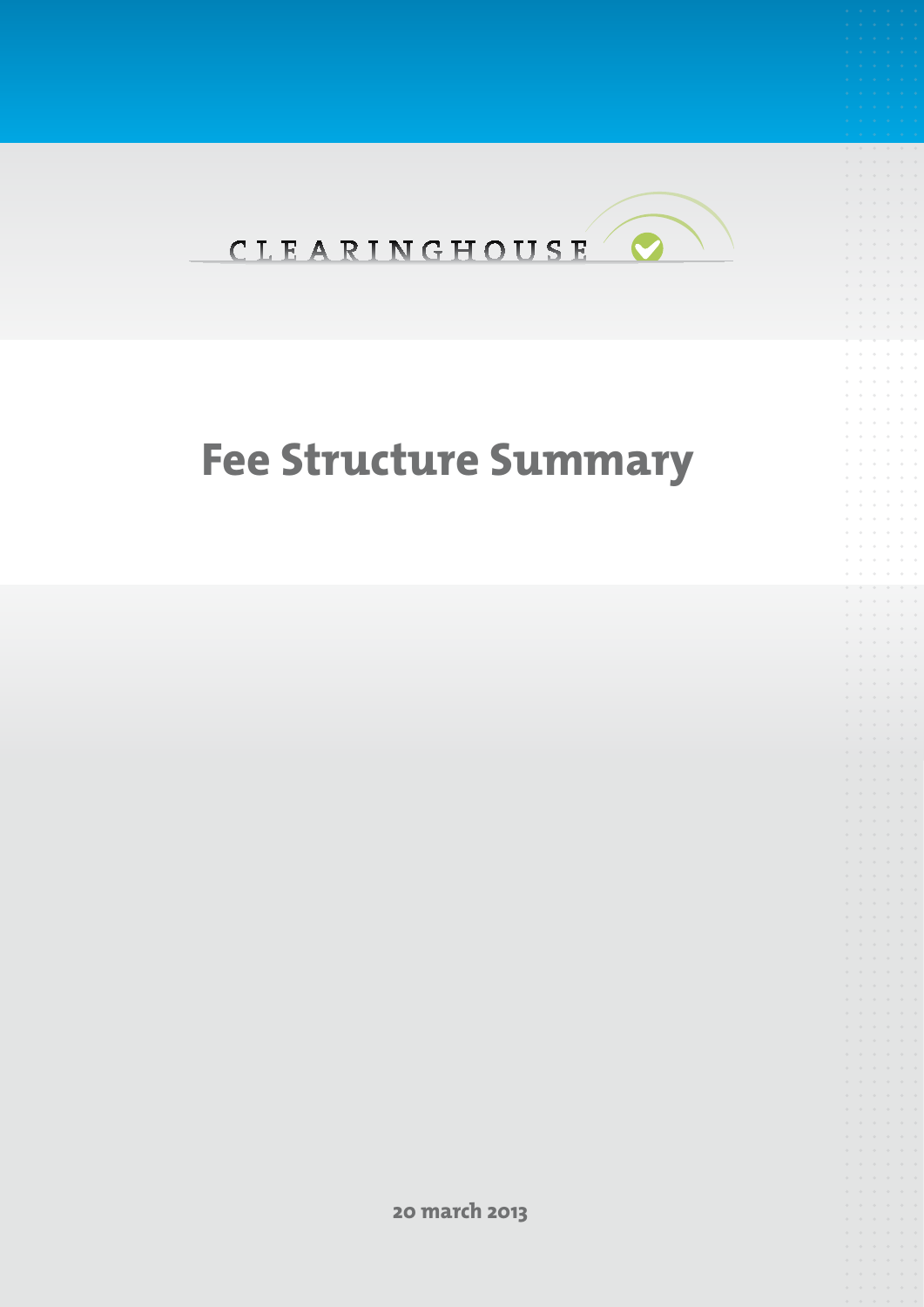

# **Table of contents**

| $1_{\cdot}$ | <b>INTRODUCTION</b>                          |   |
|-------------|----------------------------------------------|---|
|             | <b>1.1.</b> Trademark Clearinghouse Services |   |
|             | 1.2. Services Clarifications                 |   |
|             | 2. BASIC FEE STRUCTURE                       |   |
|             | 2.1. Basic Fee Structure Clarifications      |   |
|             | 3. ADVANCED FEE STRUCTURE                    | 6 |
|             | 3.1. Advanced Fee Structure Clarifications   | 6 |
|             | 4. OTHER CONSIDERATIONS                      |   |
|             | 4.1. How to setup your Prepayment Account    | 8 |
|             | 4.2. Pick your matching domain name label    | 8 |
|             | 4.3. The Registration Period                 | 8 |
|             | 4.4. VAT                                     | 9 |

 $\alpha$  $\bar{a}$ 

 $\alpha = -\alpha$  $\alpha$ 

 $\alpha = \alpha$ 

 $\alpha = \alpha = \alpha$  $\sim$ 

> $\alpha$  $\circ$  $\sim$  $\alpha$

 $\alpha=\alpha=\alpha$ 

 $\alpha = -\alpha$  $\alpha$  $\alpha = \alpha = \alpha$  $\alpha = \alpha$  $\alpha$  $\alpha = \alpha = \alpha$  $\alpha = \alpha = \alpha$  $\hat{a}$  ,  $\hat{a}$  ,  $\hat{a}$  $\alpha$  $\alpha$ 

 $\alpha = -\alpha$  $\sim$  $\alpha = \alpha = \alpha$ 

 $\alpha = \alpha = 0$  $\alpha$  $\bar{a}$ 

> $\sim$  $\alpha$  $\alpha$  $\bar{a}$  $\alpha$  $\bar{\phantom{a}}$

 $\alpha = \alpha$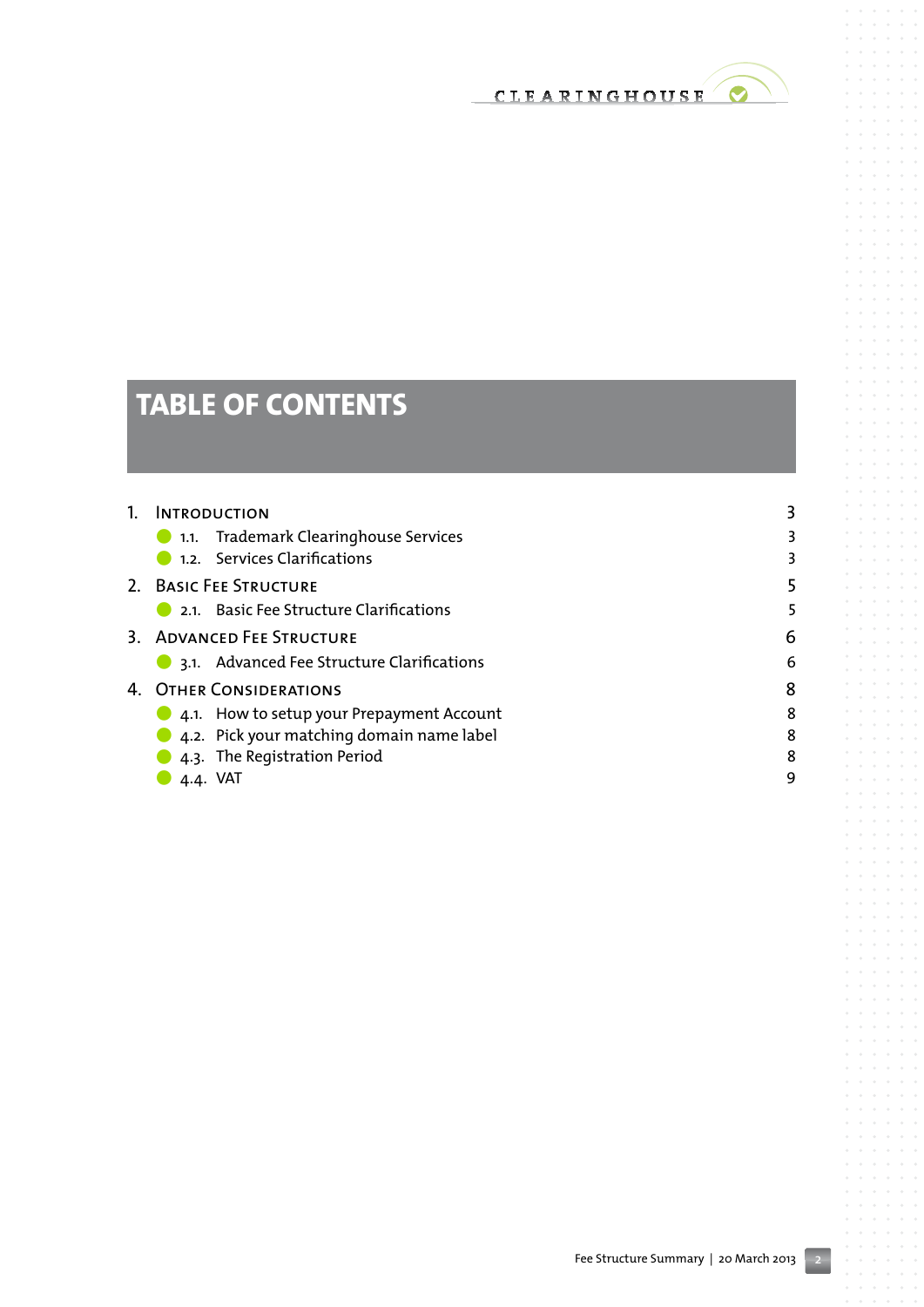# **1. Introduction**

The Trademark Clearinghouse is the central repository for validated trademarks for the purpose of protecting brands in ICANN's new gTLD program. This Pricing document sets forth the fee structure for Trademark Holders and Trademark Agents.

# **1.1. Trademark Clearinghouse Services**

The following table provides an overview of the services offered by the Trademark Clearinghouse, the possible users of those services, and the different available fee structures .

| <b>Users</b>     | Available Fee<br>Structure | Trademark<br>Registration | Additional<br>Domain Name | Trademark<br><b>Renewal</b> |
|------------------|----------------------------|---------------------------|---------------------------|-----------------------------|
| Trademark        | Basic                      |                           |                           |                             |
| Holders          | Advanced                   |                           |                           |                             |
| <b>Trademark</b> | <b>Basic</b>               | <b>NA</b>                 | <b>NA</b>                 | <b>NA</b>                   |
| Agents           | Advanced                   |                           |                           |                             |

### **1.2. Services Clarifications**

### *What is the difference between a Trademark Holder and a Trademark Agent?*

A Trademark Holder is an individual trademark owner who wishes to register a limited number of trademarks in the Trademark Clearinghouse; whereas a Trademark Agent is most likely a company or entity, which represents multiple individual trademark owners, that wants to register trademarks on behalf of the individual trademark owners.

### *What is the difference between the Basic and Advanced Fee Structure?*

The Basic Fee Structure, only available to Trademark Holders, requires the user to pay by credit card. The Advanced Fee Structure, available to Trademark Holders and Trademark Agents, is only available for users with a Prepayment Account and offers discounted pricing based on volume.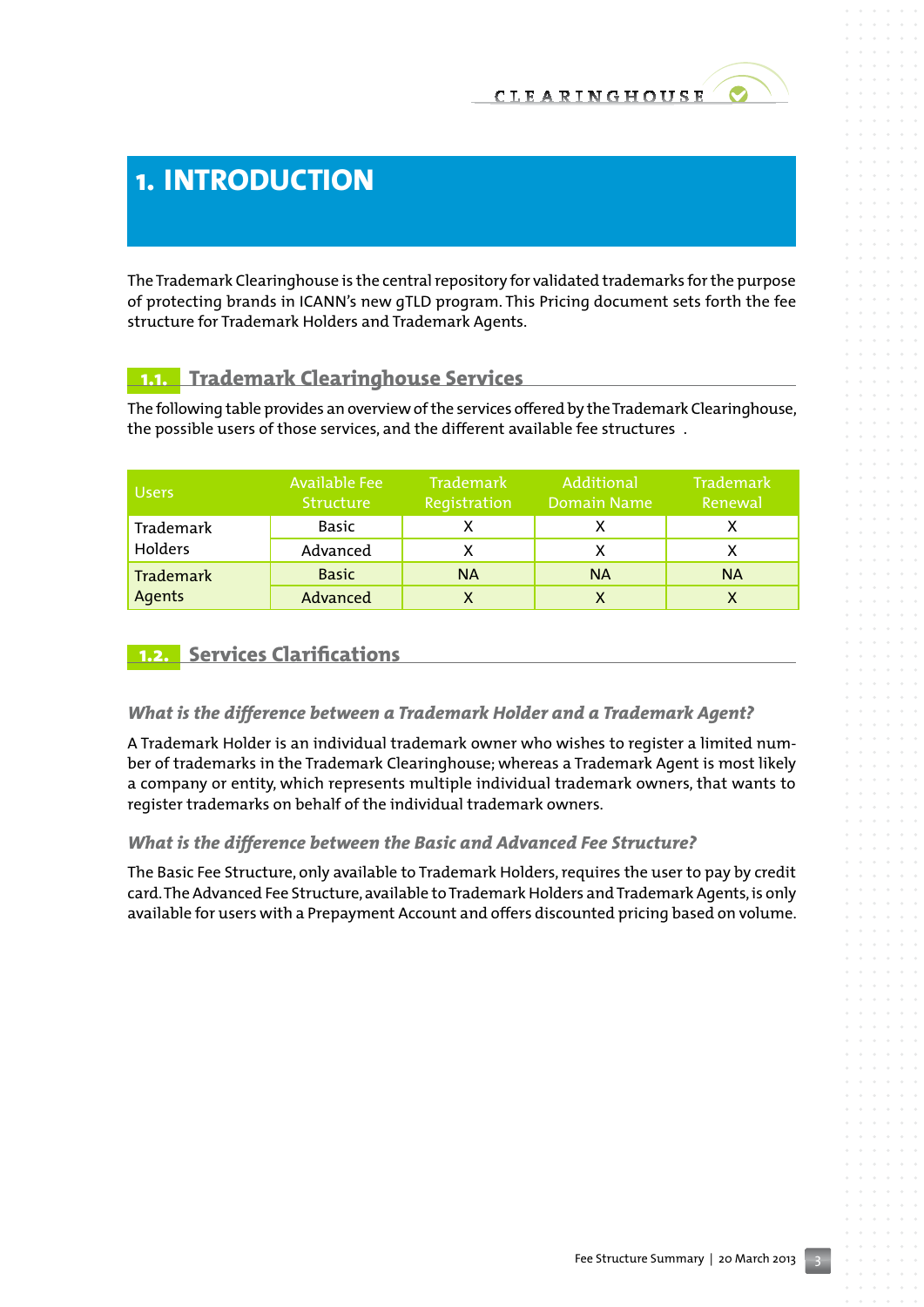### *What are the different services offered by the Trademark Clearinghouse?*

- **P** Trademark Registration: Registration of a trademark with the Trademark Clearinghouse includes linking up to ten domain names per registration. Trademark Registrations can be designated for one (1), three (3) or five (5) years and are (re)validated once per year.
- **P** Trademark Renewal: Renewal of an existing Trademark Registration in the Trademark Clearinghouse, without changing the Trademark Registration itself, can be changed to reflect the selection of the one, three, or five year option..
- P **Additional Domain Names:** Provided as an optional service, if more than ten domain names are available according to the domain name matching rules, the Trademark Holder or Trademark Agent can select additional domain names.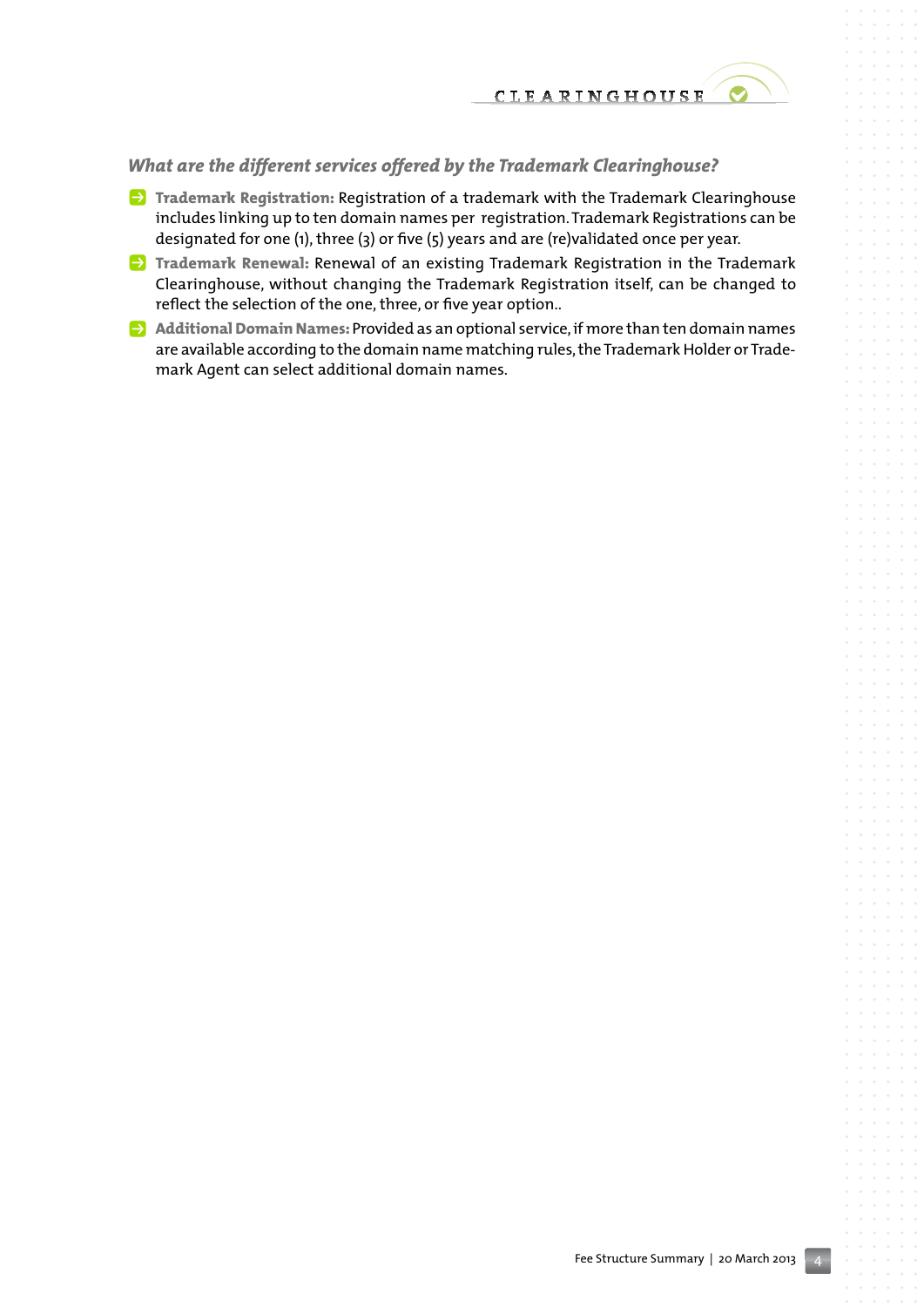# **2.Basic Fee Structure**

|                            | Price (USD) |          |        |
|----------------------------|-------------|----------|--------|
|                            | -1-Year     | ่ a-Year | 5-Year |
| One Trademark Registration | 150         | 435      | 725    |

### **2.1. Basic Fee Structure Clarifications**

### *How many trademarks can be registered per credit card transaction?*

For security purposes, payments by credit card are limited to 10 trademark registrations per credit card. Included in this fee structure are multiple domain names per payment transaction.

### *Are there extra fees for opting in or opting out of Sunrise or Claims services?*

There are no extra fees for opting in or opting out of sunrise and/or trademark claims notification services.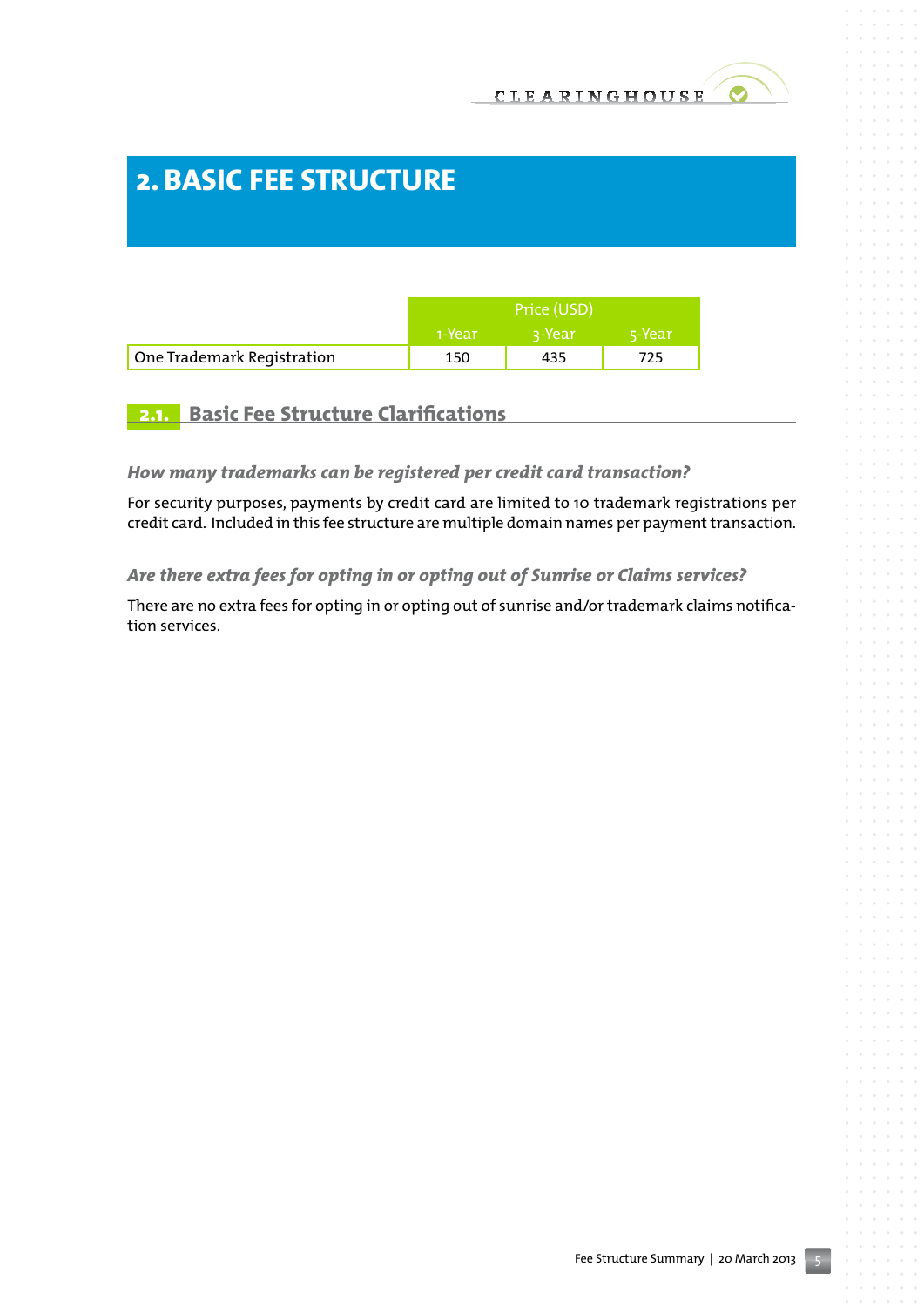# **3. Advanced Fee Structure**

|                      | Price (USD) |        |        |
|----------------------|-------------|--------|--------|
| <b>Status Points</b> | 1-Year      | 3-Year | 5-Year |
| o to 1,000           | 145         | 435    | 725    |
| 1,001 to 15,000      | 135         | 405    | 675    |
| 15,001 to 40,000     | 120         | 360    | 600    |
| 40,001 to 90,000     | 105         | 315    | 525    |
| Over 90,000          | 95          | 285    | 475    |

**3.1. Advanced Fee Structure Clarifications**

#### *How do Status Points work?*

Trademark Holders and Agents who register for a Prepayment Account (Advanced Fee structure) instead of using their credit card (see: Basic Fee structure) automatically receive discounts as they earn Status Points. **Status Points** are earned by either registering or renewing trademarks:

- **P** Each 1-year Trademark registration: 1 point.
- $\blacktriangleright$  Each 3-year Trademark registration: 4 points.
- $\rightarrow$  Each 5-year Trademark registration: 7 points.

Trademarks registered during the Early Bird Registration Period (see below for definition), earn more Status Points:

P **6 additional points for each 3-year registration (10 points instead of 4 points)**

**P** 11 additional points for each 5-year registration (18 points instead of 7)

We will use a real-time Status Counter to track the number of Status Points earned. The Status Points determine how much you will pay for a registration at that point in time. The discounts given are incremental, meaning you first pass through the lower levels before attaining the highest discount level.

*Example: If you register the first 1,000 trademarks for a single year, they will be charged at 145 USD per registration. The next 14,000 will be charged at 135 USD. The next 25,000 registrations will be charged at 120 USD.* 

Registering trademarks for multiple years will make you pass through the lower levels faster, thus receiving the higher discount faster.

The Status Counter will automatically reset to zero at the end of each "Registration Period". For additional information on the "Registration Period" please refer to section 4 "Other Considerations".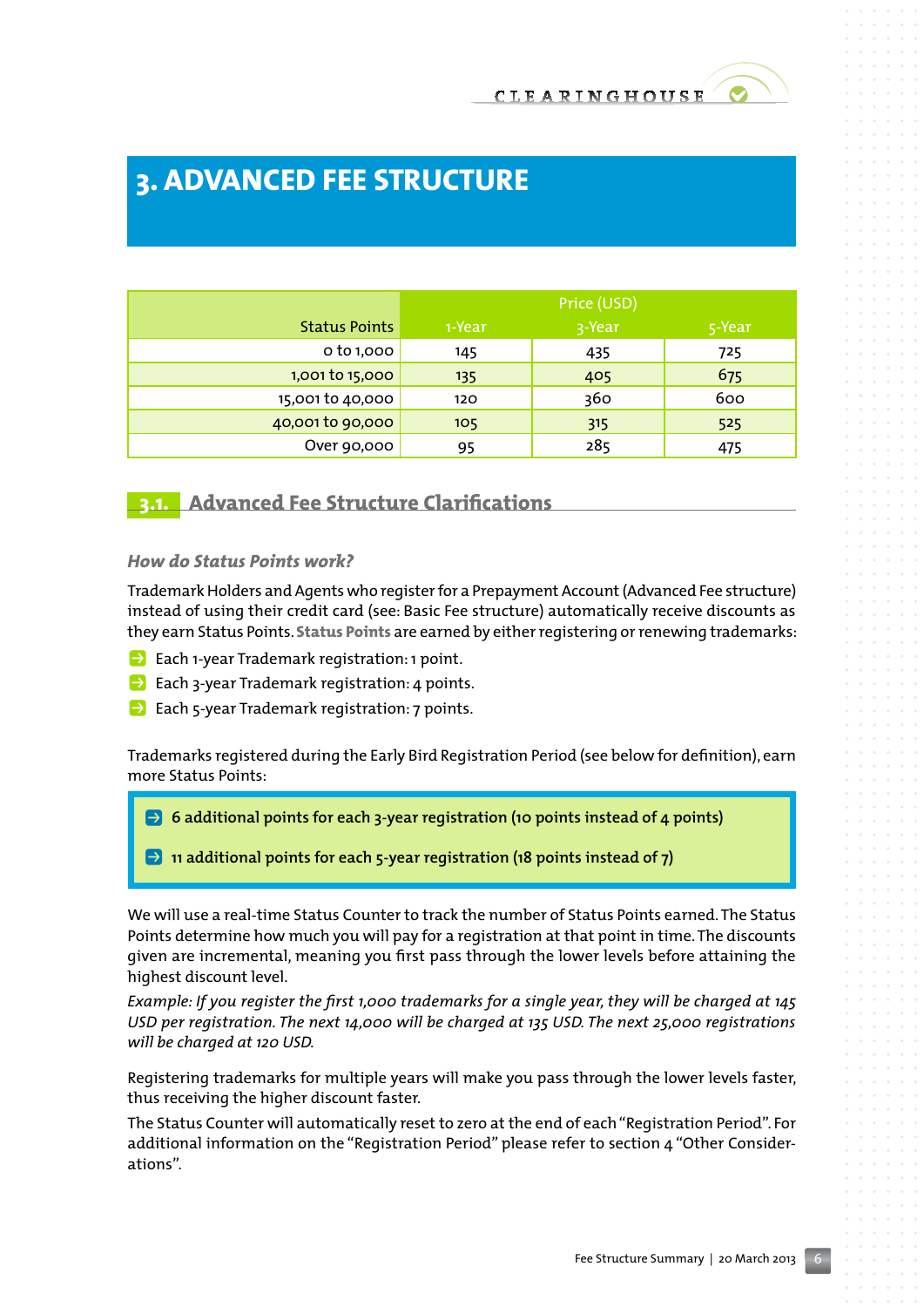

#### *What is Early Bird registration?*

The Clearinghouse wants to offer Trademark Holders and Trademark Agents enough time to submit their trademarks; therefore, the period before the first Sunrise of the first new gTLD will be designated as the Early Bird Registration Period. Trademarks registered during this Early Bird period will not expire on the first anniversary of the registration date. They will, however, expire on the first anniversary of the calendar day prior to the date that the first gTLD starts their Sunrise period. This means that the trademark will be protected for approximately three to five months longer. In addition, recording your trademark for 3 or 5 years will earn you extra Status Points if you've opted for the Advanced Fee Structure.

#### *Are there extra fees for opting in or for opting out of Sunrise or Claims services?*

There are no extra fees for opting in or out of Sunrise services or trademark Claims notifications.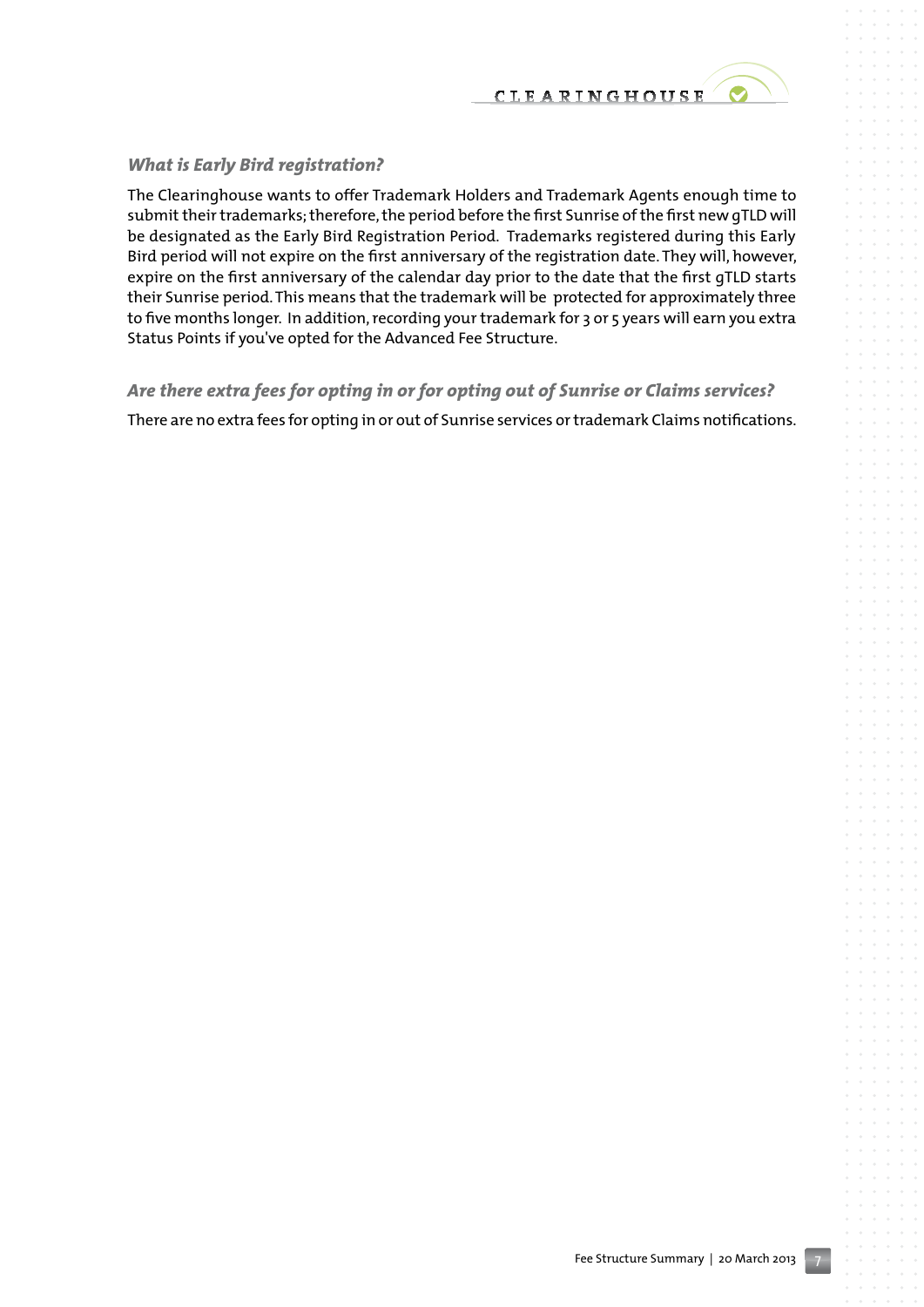# **4.Other Considerations**

### **4.1. How to setup your Prepayment Account**

- $\blacktriangleright$  Sign up on our website www.trademark-clearinghouse.com
- $\rightarrow$  After completion of the acceptance process, a minimum deposit of 15,000 USD is required to activate the Prepayment Account. These funds are immediately and entirely available for registering trademarks. There is no limit on the number of trademarks that may be registered, as long as the account contains sufficient funds. (Only wire transfers are accepted, and the wiring party will bear any applicable or associated transaction and currency conversion costs..)

### **4.2. Pick your matching domain name labels**

During the trademark's registration, the Trademark Clearinghouse automatically generates a list of matching domain name labels based on ICANN's Domain Name Matching Rules. Up to 10 domain name labels are included in the price of a Trademark Registration. For each additional domain name label, an additional fee will be charged. The additional domain name label charges are as follows:

|                              | Price (USD) |          |        |
|------------------------------|-------------|----------|--------|
|                              | 1-Year      | ' २-Year | 5-Year |
| Additional domain name label |             |          |        |

## **4.3. The Registration Period**

The Status Counter is automatically reset to zero at the end of each "Registration Period", defined as follows:

- $\Theta$  For a Trademark Holder or Trademark Agent who did register one or more Trademarks in the Trademark Clearinghouse during the Early Bird Registration Period, the initial Registration Period will begin when they have registered the first Trademark in the Trademark Clearinghouse, and will end on the first anniversary of the date the Early Bird Registration Period closed.
- $\Theta$  For a Trademark Holder or Trademark Agent who did not register a Trademark during the Early Bird Registration Period, the initial Registration Period will begin when they have registered the first Trademark in the Trademark Clearinghouse, and ends on the first anniversary of such date.
- $\Theta$  Thereafter, in either of the above two cases, each subsequent Registration Period shall consist of a 12 month period beginning on the date of termination of the previous Registration Period and ending on the first anniversary of such date.